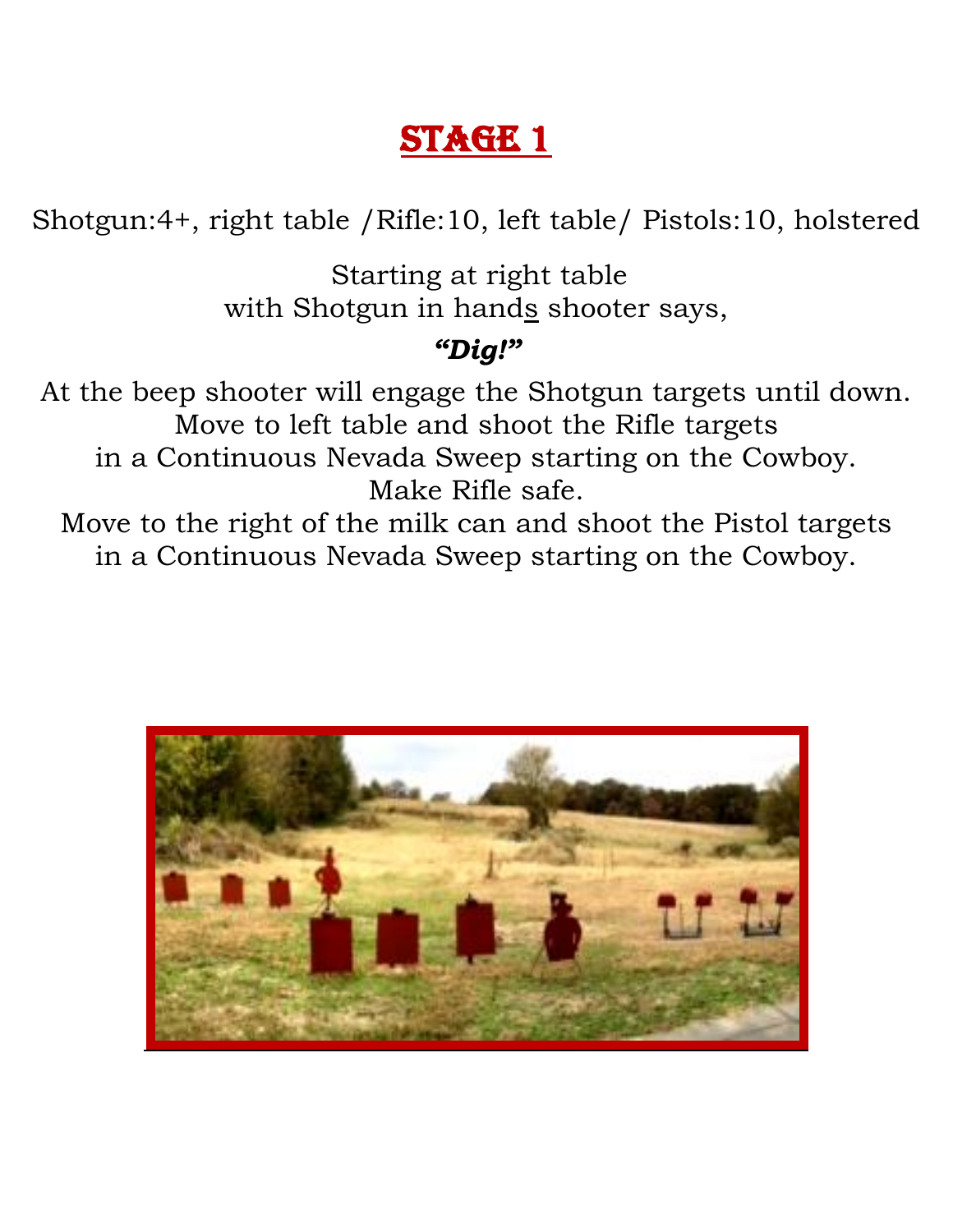Rifle:10, left side of bar/Pistols:10, Holstered/Shotgun: 4+, right side of bar

Starting at left side of the bar with hands on hat shooter says,

### *"I ain't your friend"*

ATB shooter will engage the Rifle targets in a 4-1-4-1 Sweep starting on either end. (The 3 large center targets are used both for Rifle and Pistol, The small outside left target is Rifle only & the small outside right target is Pistol only.) Make Rifle safe. Move to center of Bar and shoot the Pistol targets in a 4-1-4-1 Sweep starting on either end. Shooter will then move to the right side of the bar and knock down the 4 Shotgun targets. Make Shotgun safe.

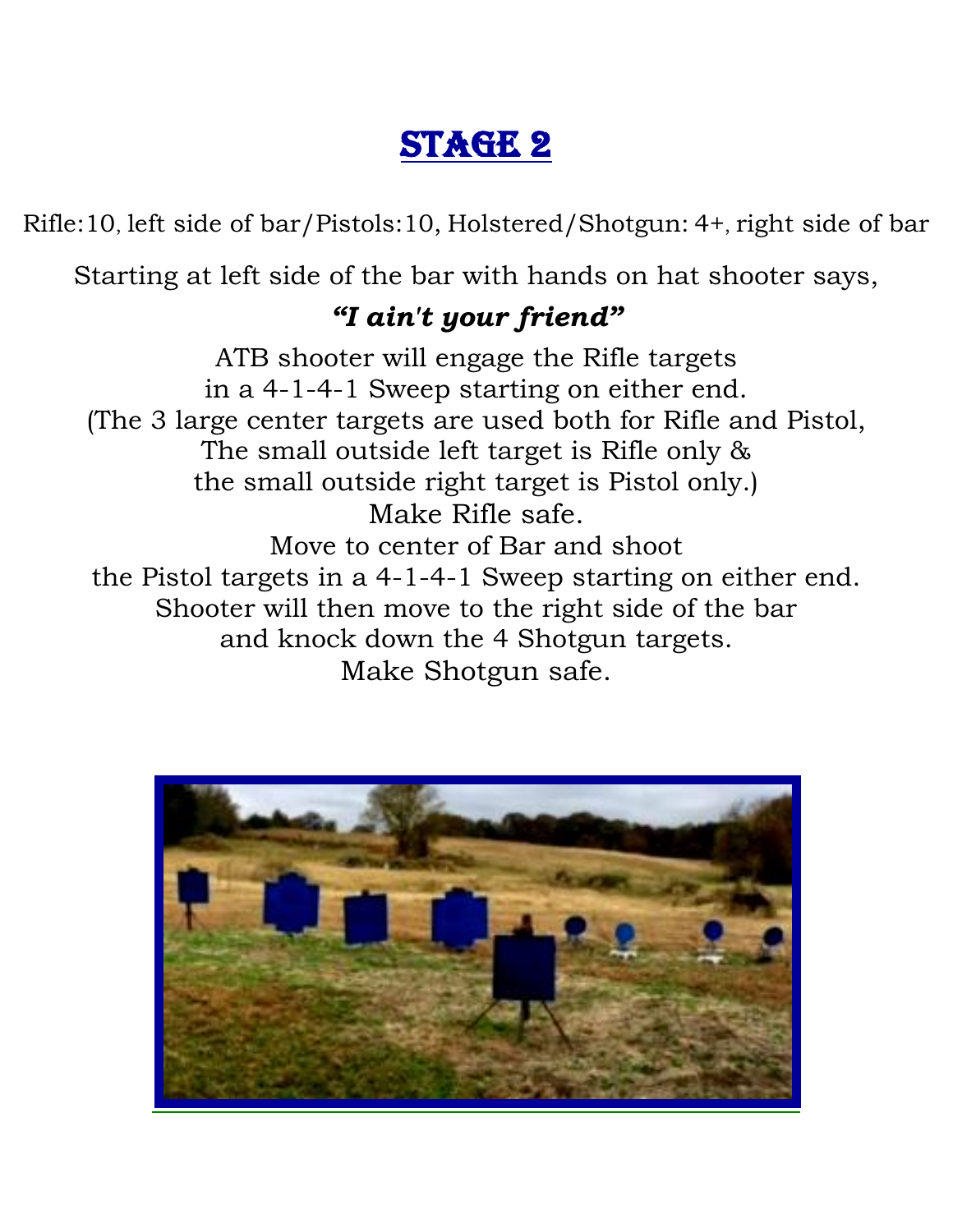Pistols:10 holstered/Rifle:10, left table/Shotgun:4+, right window Starting on the left in front of the Pistol targets at Texas surrender shooter says,

### *"You may not live long enough to hang!"*

At the beep shooter will engage the Pistol targets with double tap on each outside target *then* 1 shot to the middle target and repeat. Shooter will move to the Rifle and shoot the Rifle targets the same as Pistol. Make Rifle safe.

Move to Right window and engage Shotgun targets until down. Make Shotgun safe.

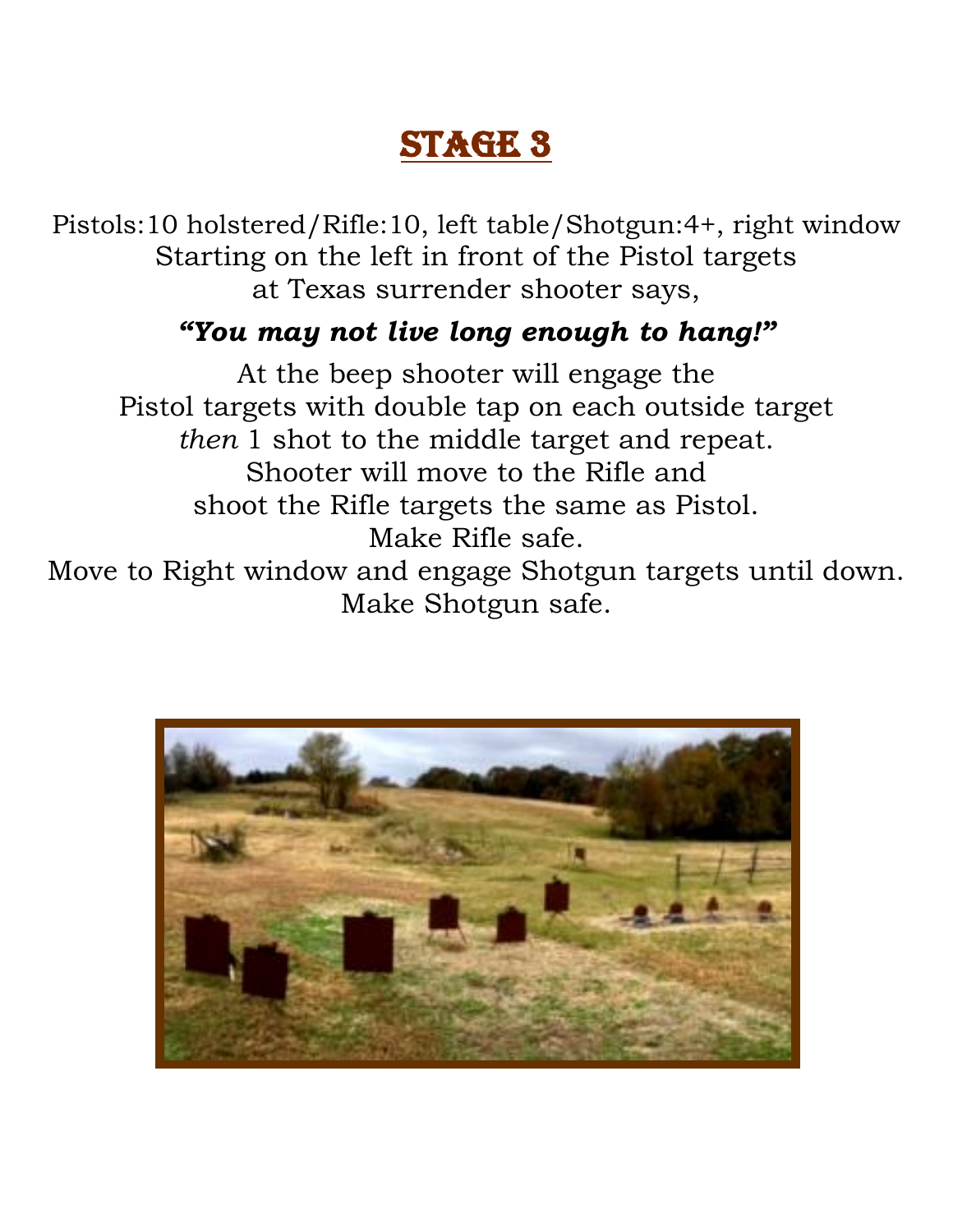Rifle:10, on table / Shotgun: 2+, on table / Pistols:10, holstered

Starting behind table with hands on belt shooter says,

#### *"Keep your eyes peeled!"*

At the beep shooter will engage the Rifle targets in a 2-1-2 Sweep starting on either end. (Dirty sweep is okay) Make Rifle safe. Retrieve Shotgun and knockdown Shotgun targets. Make Shotgun safe. Shooter will then engage the Pistol targets the same as Rifle

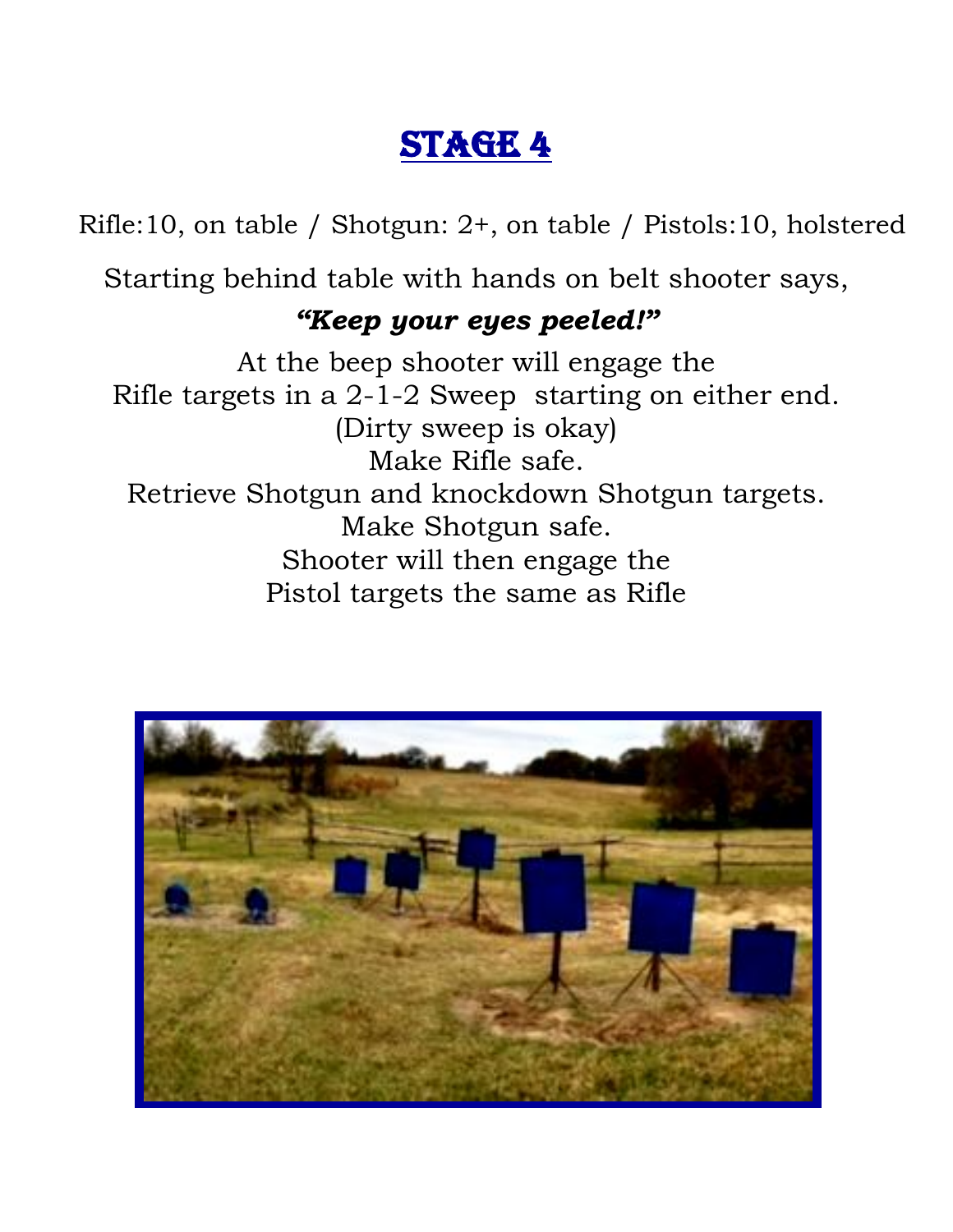Rifle:10, on left table/Pistols:10,holstered/Shotgun: 6+, on either table Starting position & gun order shooters choice - Rifle cannot be last

When ready shooter says,

### *"Did I volunteer for something?"*

Shooter will engage the Rifle targets with a triple tap on the center target and 1 shot on each diagonal outside target then repeat using the opposite outside diagonal targets. Make Rifle safe. Pistol targets will be shot same as Rifle. Shooter must safely knock down all 6 Shotgun targets. (remember plant & poke rule) Make Shotgun safe.